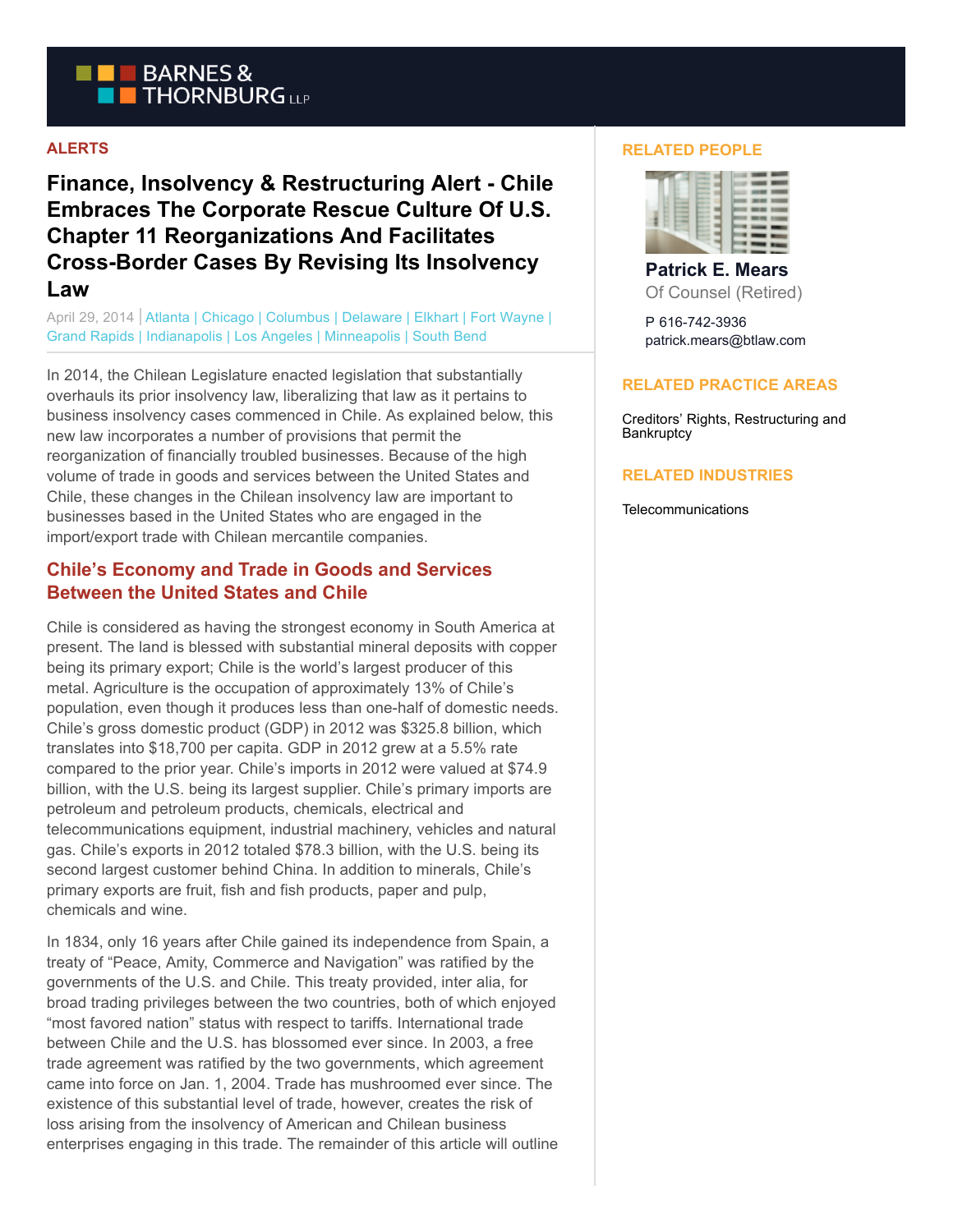the primary provisions of the new Chilean insolvency law and will explain how these changes affect this insolvency risk.

# **Background and Purpose of the New Chilean Insolvency Law**

The new Chilean insolvency law was approved by Congress at the end of 2013, and will become effective in October 2014. The primary aim of the new Chilean insolvency law is to change the legislation's approach to insolvency in Chile, from a view that strongly disapproves of those entities responsible for their insolvency and focuses on the liquidation of the debtor's assets, to a perspective that is less harsh regarding the debtor, that facilitates its reorganization, and encourages the preservation of enterprise value and jobs. Another important objective of the new law is to establish a procedure that is faster and less expensive for creditors and that allows them to obtain higher recoveries.

# **Most Important Changes Introduced by the New Chilean Insolvency Law**

## *Financial Protection in Case of Reorganization Agreements*

The former insolvency law provided limited protection for the debtor during the reorganization process. The new Chilean insolvency law however, because of its focus on reorganization, increases this protection. One critical innovation is that, if a reorganization plan is approved by creditors representing 66% of the debtor's liabilities, secured creditors will be bound by the terms of this plan, even if they voted against it. This could mean, for example, that secured creditors, in the absence of a plan provision to the contrary, will not be allowed to foreclose on assets that secures their claims provided, however, that the court determines that this collateral is essential to the debtor's reorganization. This is a major shift from prior law, under which secured creditors could foreclose on liened assets, even when the reorganization proceedings were on course.

Another substantial amendment involves the early termination of contracts based on the debtor's insolvency. Under the new Chilean insolvency law, during a period of time following the debtor's filing of a reorganization plan, the debtor's contracts may not be terminated on the grounds of insolvency. Also, payment terms in contracts to which the debtor is a party will remain unaltered but these contracts may not be terminated by the non-debtor party due to nonpayment. Claims held by creditors violating these rules will be subordinated, and be paid after unsecured and "insider" creditors.

#### *Revocatory Actions*

This new law also improves the regulation of both subjective and objective revocatory actions (RAs), granting more legal certainty to creditors that provide loans or enter into transactions with the debtor before its declaration of bankruptcy.

A subjective RA allows a challenge to transactions executed during the two years previous to the commencement of the debtor's insolvency proceedings if the following conditions are present: (i) bad faith of the non-debtor party concerning the transaction; and (ii) the transaction caused harm to creditors. This is a major improvement over prior law - - it grants legal certainty to third parties and introduces an objective standard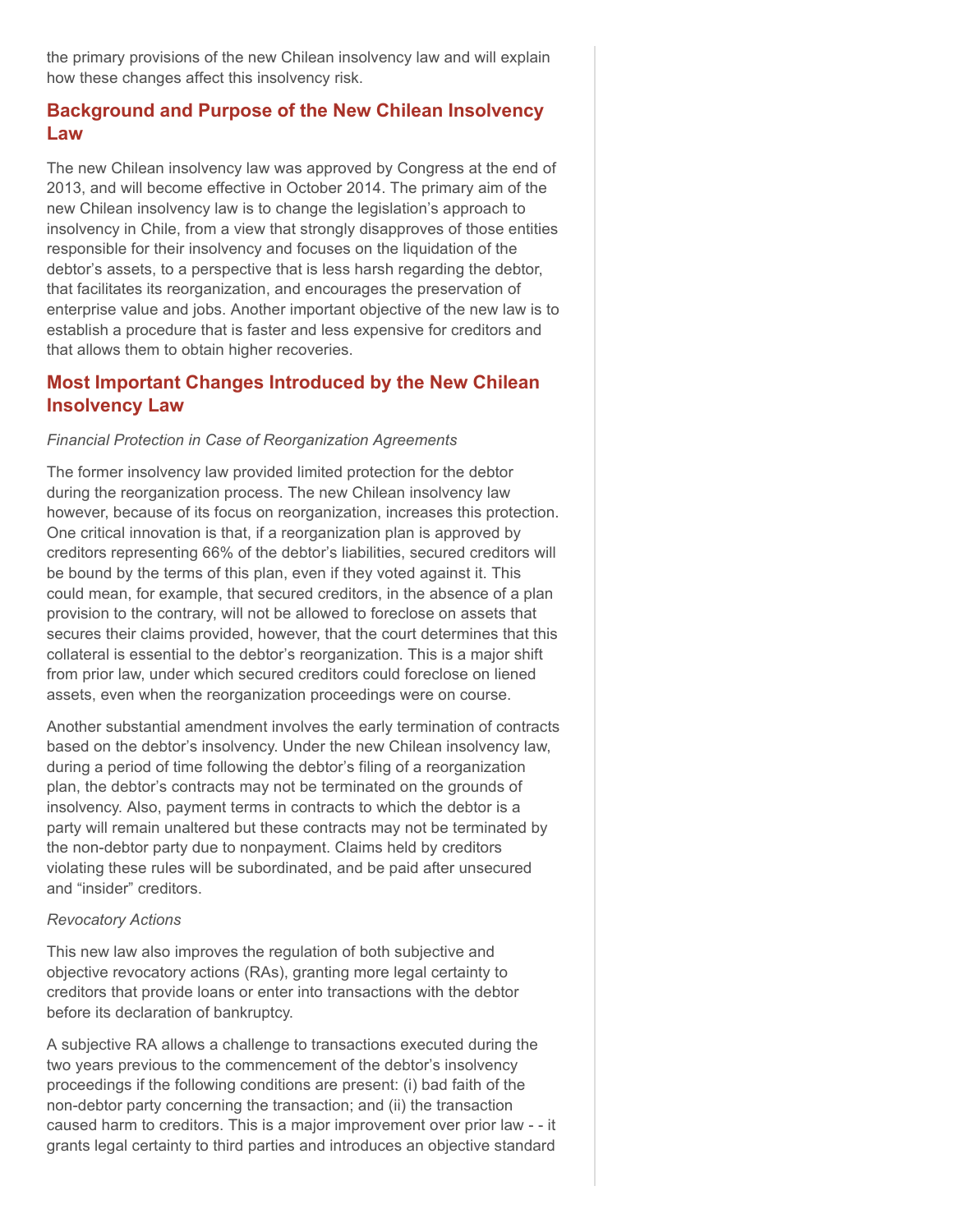of judicial review (i.e., the market conditions and fairness tests).

An objective RA may be sought to revoke or avoid some transactions executed during the year preceding the commencement of the proceedings, where one or more of the following conditions are present: (i) early payments made by the debtor to a third party; (ii) payments made in due time, but in a different manner than as originally agreed (e.g., accord and satisfaction); and (iii) mortgages and pledges granted in the debtor's assets to secure pre-existing debts. In these cases, to avoid invocation of the RA remedies of avoidance and recovery, the debtor or the third party must prove the transaction did not harm the debtor's creditors.

Finally, amendments to the debtor's bylaws made within six months preceding the commencement of insolvency proceedings may be avoided if they cause a decrease in the debtor's equity.

#### *Debtor Opposition to Involuntary Liquidation Proceedings*

The former insolvency law did not permit a debtor to oppose an involuntary liquidation petition filed by a creditor. Under the new law, the debtor may contest an involuntary petition through a special proceeding based only on a limited catalogue of exceptions. This proceeding contemplates two hearings: an evidentiary hearing and a sentencing hearing. In order to balance the rights of the parties, an observer will be appointed to monitor the debtor's activities during the opposition procedure. The petitioner may file for injunctive relief during the same period.

### *Cross-Border Provisions*

For the first time in Chile, regulations regarding cross-border insolvency have been adopted. The new regulation addresses (i) the procedures required for Chilean courts and agencies regarding insolvency proceedings commenced abroad; (ii) the procedures required for foreign courts and agencies regarding insolvency proceedings commenced in Chile; (iii) the procedures for a debtor who is undergoing insolvency procedures simultaneously in Chile and abroad; and (iv) the procedures when foreign creditors wish to commence or participate in an insolvency proceedings in Chile.

The new Chilean insolvency law's cross-border provisions provide that all creditors, Chilean or foreign, shall have the same rights regarding the commencement of an insolvency proceeding and with respect to creditor participation in those proceedings.

Furthermore, under the new Chilean insolvency law, a Chilean court that has recognized the pendency of an insolvency proceedings abroad may take any of the following actions: (i) suspending the commencement or continuation of any individual proceedings against the debtor; (ii) suspending any process against the debtor's assets; (iii) suspending the debtor's right to transfer or encumber its assets; (iv) demanding information regarding the debtor's assets, business, rights, obligations or liabilities; (v) requesting the appointment of a foreign receiver responsible for the administration or sale of the debtor's assets located in Chile; (vi) granting injunctions; and (vii) decreeing any other measures that, under the new Chilean insolvency law, may be granted to Observers or Liquidators.

These new provisions will undoubtedly be of help for American investors,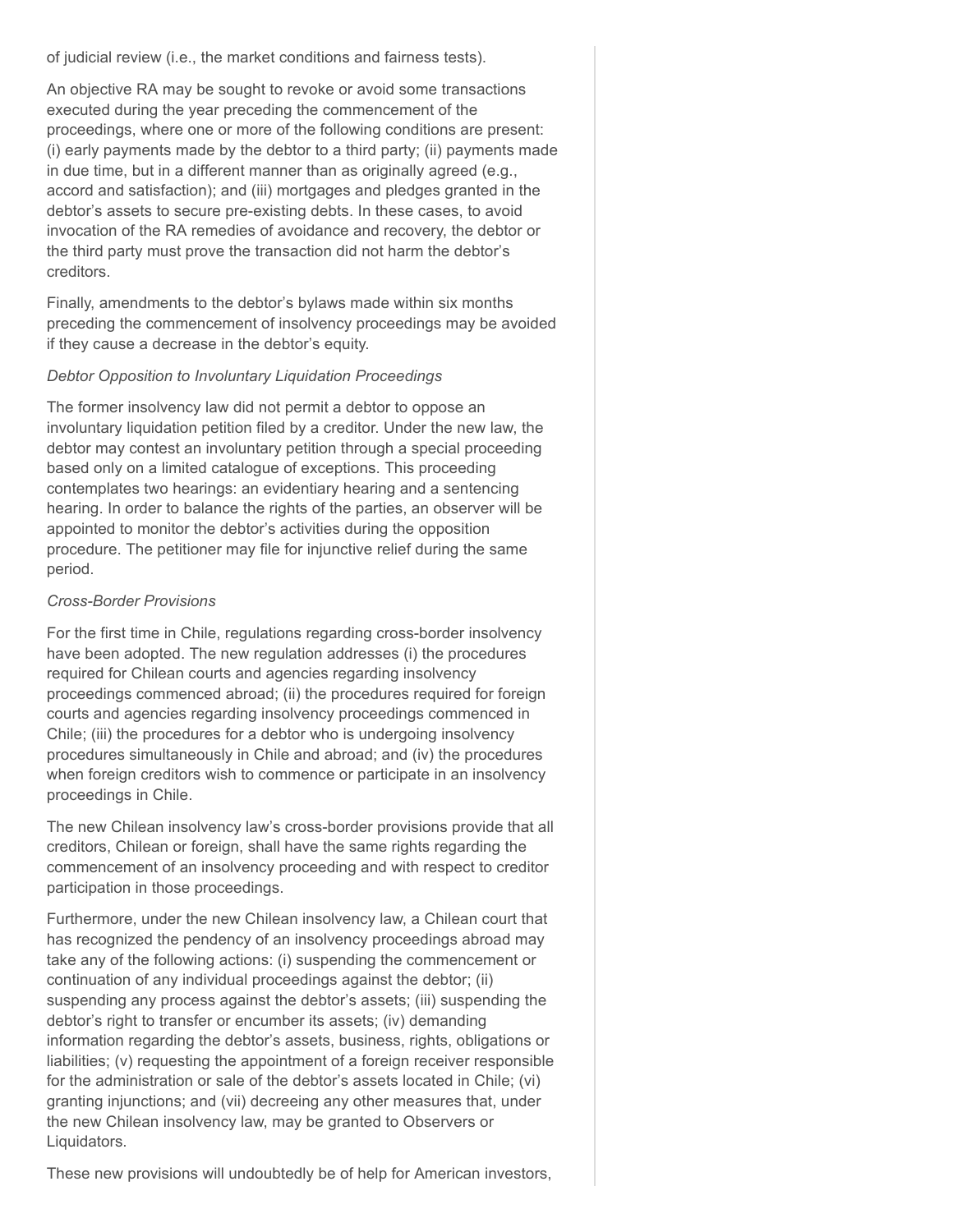as they facilitate the cooperation between the insolvency institutions and courts in Chile and the United States.

## *Plan Voting Rights and Quorum*

In contrast to prior law, new Chilean insolvency law prescribes that related persons have no voting rights regarding both reorganization plans and liquidation procedures. Formerly, related persons were able to vote concerning liquidation procedures. Another change is that the quorum for approval of pre-bankruptcy reorganization agreements has been amended, being lowered from creditors representing 75% of the debtor's liabilities to creditors representing 66.6% of the debtor's liabilities. This change is aimed at hastening the pace of Chilean reorganization cases.

## *Specialized Courts and New Insolvency Authorities*

Insolvency cases will henceforth be assigned to special courts that have deep knowledge of insolvency laws and procedures. Bankruptcy cases will not be randomly distributed among civil judges as they formerly were.

In order to achieve higher efficiency and effectiveness through specialization, the new law creates authorities such as the observer, who is a person in charge of the reorganization process and the liquidator, a person in charge of the liquidation of assets.

### *Online Platform*

A free online platform has been created on which court decisions will be published for notice purposes. This innovation will make reorganization cases faster and less expensive, as it replaces the former paid publications in the official gazette.

# **Conclusion**

The new Chilean insolvency law will result in a faster and less expensive insolvency procedure, with substantially more emphasis on reorganization than liquidation, and will allow investors to acquire insolvent companies in a much safer, swift and efficient manner. This focus on reorganization has some short-term disadvantages for secured creditors, such as the reduction in the certainty and quality of their collateral and their ability to realize upon those assets quickly. Comprehensively considered, however, we believe the new regulation will benefit both creditors and debtors, favoring entrepreneurship, improving the Chilean business climate and economy, and likely resulting in an increase in the creditors' recovery rate. In the words of Chile's first European explorer, Pedro de Valdivia, Chile continues to prove itself to be "no better land in the whole wide world to live and thrive".

To obtain more information regarding this alert, please contact Patrick E. Mears, a partner in Barnes & Thornburg's Michigan office, at 616-742-3936 or [pmears@btlaw.com o](mailto:pmears@btlaw.com)r Ricardo Reveco, a partner in the Chilean law firm of Carey y Cia., at 56-2-928-2213 or [rreveco@carey.cl.](mailto:rreveco@carey.cl) Carey y Cia is Chile's largest law firm with more than 190 professionals. In 2012, Carey y Cia was named the Latin American Law Firm of the year by Chambers and Partners. Mr. Reveco is the co-head of Carey y Cia's Litigation Group and is admitted to practice in Chile and the state of New York.

You can also visit online at [http://www.btlaw.com](http://www.btlaw.com/financeinsolvencyandrestructuring/) /financeinsolvencyandrestructuring/.